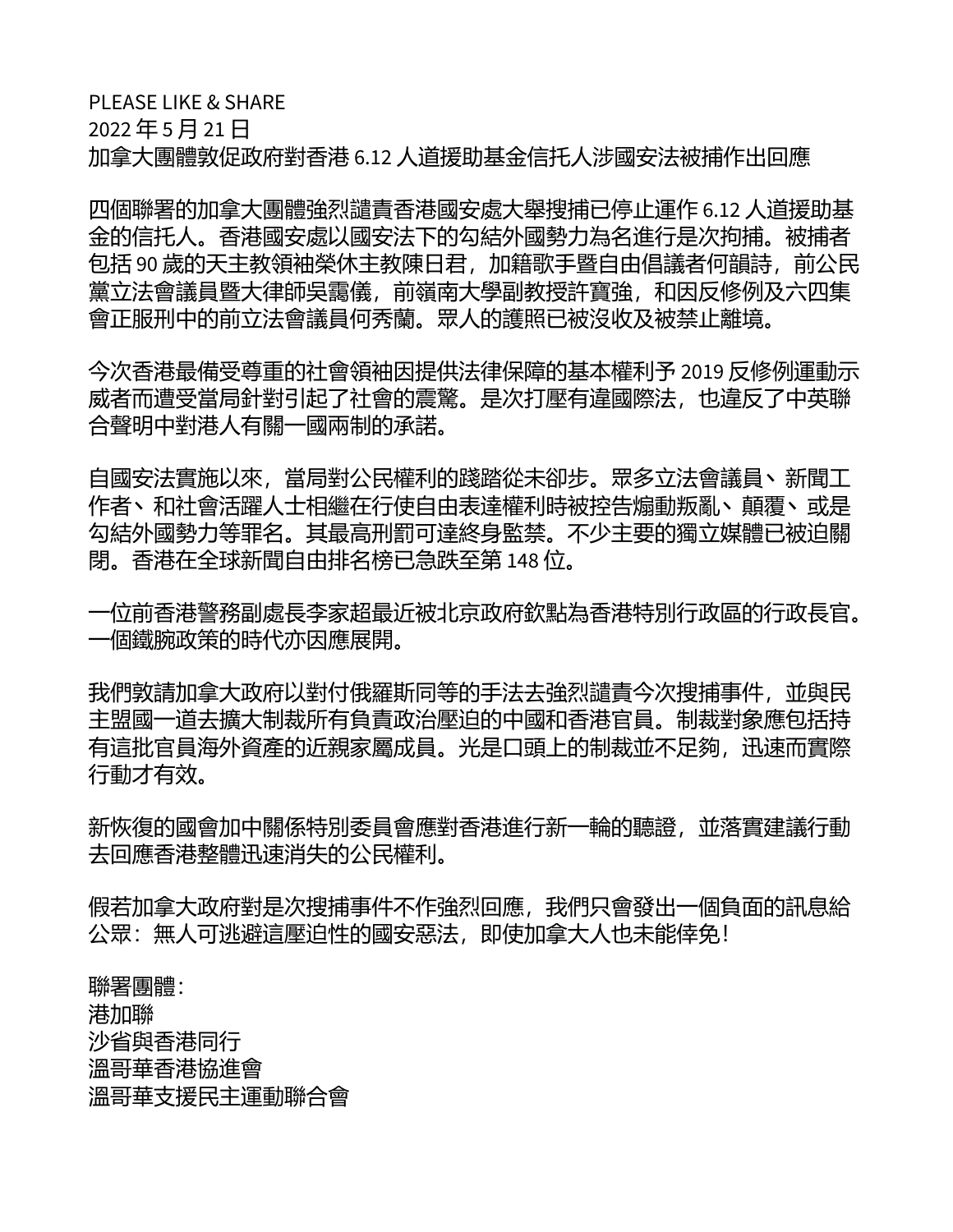## May 21, 2022 Canadian organizations urge government response to 6.12 Humanitarian Relief Fund arrests in Hong Kong

The undersigned Canadian organizations strongly condemn the Hong Kong National Security Force's arrest of the trustees of the now-defunct 6.12 Humanitarian Relief Fund. Under provisions of the National Security Law, it is alleged that they colluded with foreign forces. Among those arrested were 90-year old Catholic leader Cardinal Joseph Zen, Canadian singer and freedom advocate Denise Ho Wan-sze, former opposition lawmaker and barrister Margaret Ng Ngoi-yee, former Lingnan University academic Hui Po-keung, and former opposition lawmaker Cyd Ho Sau-lan, who was already behind bars for protest-related charges. Their passports have been confiscated and they cannot leave Hong Kong.

It is alarming that Hong Kong's most respected community leaders have been targeted merely for providing the fundamental right of legal defence to protestors of the 2019 anti-extradition bill movement. This crackdown is a violation of international law because it negates the autonomy of "one country two systems" promised to Hong Kong under an international treaty, the Sino-British Joint Declaration.

Since the imposition of the National Security Law, the assault on civil liberties has never stopped. Many lawmakers, journalists, and social activists have been charged with sedition, subversion or collusion with foreign forces for merely exercising freedom of expression. Penalties are as severe as life imprisonment. Major independent media outlets have been forced to close. Hong Kong has plunged to 148th place in the world press freedom rankings.

A former police commissioner has been hand-picked by Beijing to be the Chief Executive of Hong Kong. A new era of the iron fist has begun.

We call upon our Canadian government to respond as strongly as it has to the Russian aggression, to strongly condemn these arrests and work with like-minded allies to expand sanctions to all Chinese and Hong Kong officials responsible for the political persecutions. Sanctions should be extended to those officials' immediate family members who hold their assets abroad. Mere words are no longer enough. Immediate action is needed.

The re-established Special Committee on Canada-China Relations should conduct hearings on the intensified crackdown in Hong Kong and implement